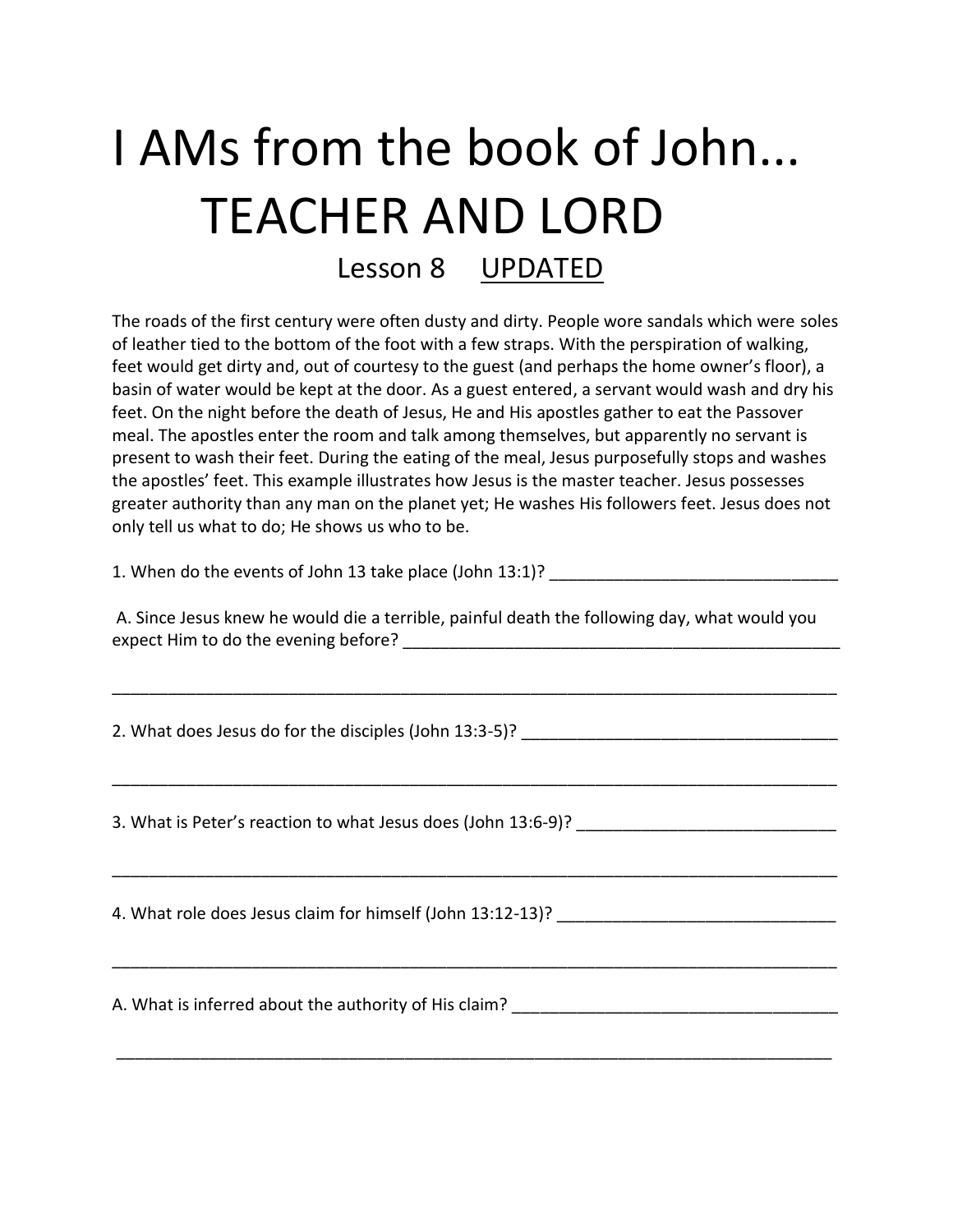#### **Teacher**

"Teacher" (Master in KJV) is used 58 times in the New Testament. In John 1:38, John makes it equivalent to the Hebrew word "Rabbi." It is not used exclusively of Jesus. For example, Nicodemus calls Jesus "Teacher from God" in John 3:2 and Jesus calls Nicodemus "teacher of Israel" in John 3:10. The role of a "teacher" in Jewish society is a place of honor. Knowledge of the commandments of God and the ability to teach them are important. By the time of Christ, the people would compete for the position of a rabbi within the synagogues. Prominent rabbis would establish schools in which students paid to learn. A rabbi would develop traditions, and the level of respect for the rabbi determined their acceptance. The rabbi is seen as one who has mastered the material he is teaching. A disciple is not only to learn what the rabbi taught but is to become who he is.

5. As Teacher, what is the lesson Jesus teaches (John 13:14-15)?

A. What does this teach us about being a teacher?

### *Lord* **Lord**

\_\_\_\_\_\_\_\_\_\_\_\_\_\_\_\_\_\_\_\_\_\_\_\_\_\_\_\_\_\_\_\_\_\_\_\_\_\_\_\_\_\_\_\_\_\_\_\_\_\_\_\_\_\_\_\_\_\_\_\_\_\_\_\_\_\_\_\_\_\_\_\_\_\_\_\_

\_\_\_\_\_\_\_\_\_\_\_\_\_\_\_\_\_\_\_\_\_\_\_\_\_\_\_\_\_\_\_\_\_\_\_\_\_\_\_\_\_\_\_\_\_\_\_\_\_\_\_\_\_\_\_\_\_\_\_\_\_\_\_\_\_\_\_\_\_\_\_\_\_\_\_\_

"Lord" (Master) is used 748 times in the New Testament. People did not exclusively use the term only of Jesus. For example, Philip is called "Sir (master)" in John 12:21 and also the supposed gardener in John 20:15. To be a master is not necessarily a religious position. People might call a landowner or business owner "master" as well.

6. As Lord, what is the lesson Jesus exemplifies (John 13:16-17)?

7. What evidence does Jesus give that "I am He" (John 13:18-19)? \_\_\_\_\_\_\_\_\_\_\_\_\_\_\_\_

## **NEW QUESTIONS INSERTED:**

\_\_\_\_\_\_\_\_\_\_\_\_\_\_\_\_\_\_\_\_\_\_\_\_\_\_\_\_\_\_\_\_\_\_\_\_\_\_\_\_\_\_\_\_\_\_\_\_\_\_\_\_\_\_\_\_\_\_\_\_\_\_\_\_\_\_\_\_\_\_\_\_\_\_\_\_

\_\_\_\_\_\_\_\_\_\_\_\_\_\_\_\_\_\_\_\_\_\_\_\_\_\_\_\_\_\_\_\_\_\_\_\_\_\_\_\_\_\_\_\_\_\_\_\_\_\_\_\_\_\_\_\_\_\_\_\_\_\_\_\_\_\_\_\_\_\_\_\_\_\_\_\_

A Discuss the relationships indicated in these passages: John 13:20; Matt. 10:40-42; Mark 9:33-35.

\_\_\_\_\_\_\_\_\_\_\_\_\_\_\_\_\_\_\_\_\_\_\_\_\_\_\_\_\_\_\_\_\_\_\_\_\_\_\_\_\_\_\_\_\_\_\_\_\_\_\_\_\_\_\_\_\_\_\_\_\_\_\_\_\_\_\_\_\_\_\_\_

\_\_\_\_\_\_\_\_\_\_\_\_\_\_\_\_\_\_\_\_\_\_\_\_\_\_\_\_\_\_\_\_\_\_\_\_\_\_\_\_\_\_\_\_\_\_\_\_\_\_\_\_\_\_\_\_\_\_\_\_\_\_\_\_\_\_\_\_\_\_\_\_

\_\_\_\_\_\_\_\_\_\_\_\_\_\_\_\_\_\_\_\_\_\_\_\_\_\_\_\_\_\_\_\_\_\_\_\_\_\_\_\_\_\_\_\_\_\_\_\_\_\_\_\_\_\_\_\_\_\_\_\_\_\_\_\_\_\_\_\_\_\_\_\_